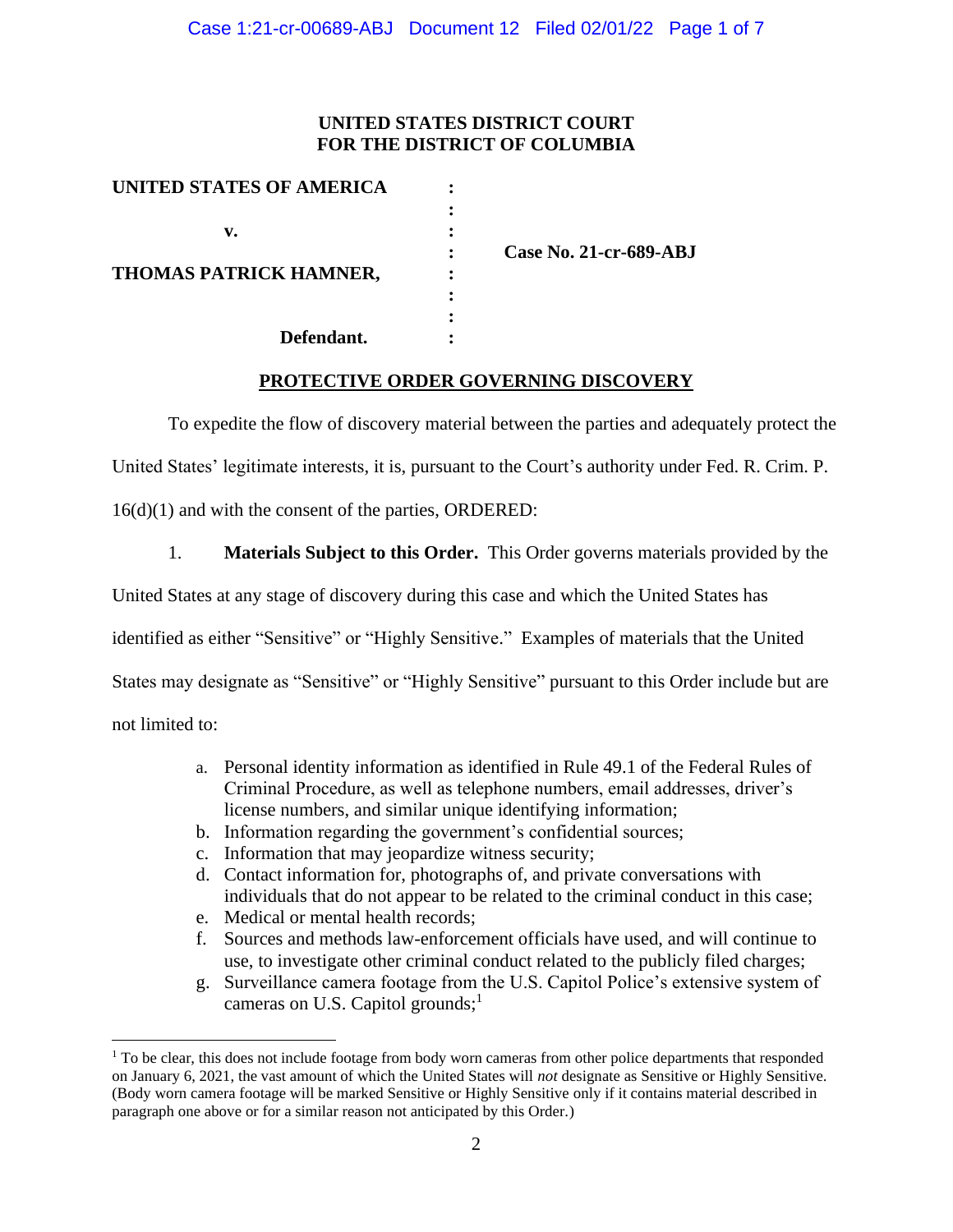- h. Repair estimates from the Architect of the Capitol;
- i. Materials designated as "security information" pursuant 2 U.S.C. §1979; and
- j. Tax returns or tax information.

This Order will not be used to designate materials as Sensitive or Highly Sensitive unless such designation is necessary for one of the reasons stated in this paragraph or for a similar reason not anticipated by this Order. The government agrees to make every effort to provide discovery in a manner that will allow for most discovery to be produced without such designations.

2. **Defendant.** Any reference to "Defendant" herein refers individually to each

defendant identified in the caption above.

3. **Legal Defense Team.** The "legal defense team" includes defense counsel

(defined as counsel of record in this case, including any post-conviction or appellate counsel)

and any attorneys, investigators, paralegals, support staff, and expert witnesses who are advising

or assisting defense counsel in connection with this case.

# 4. **Rules for the Handling of Sensitive and Highly Sensitive Materials.**

- a. **Limitations on Use.** Defendant and the legal defense team may use Sensitive and Highly Sensitive discovery materials solely in connection with the defense of this case and any other case connected to the events at the United States Capitol on January 6, 2021, including any post-conviction or appellate litigation, and for no other purpose, and in connection with no other proceeding, without further order of this Court.
- b. **Limitations on Dissemination.** No Sensitive or Highly Sensitive materials, or the information contained therein, may be disclosed to any persons other than Defendant, the legal defense team, or the person to whom the Sensitive or Highly Sensitive information solely and directly pertains or his/her counsel, without agreement of the United States or prior authorization from the Court.
- c. **Limitations on Reproduction.** Defendant, the legal defense team, and authorized persons shall not copy or reproduce the Sensitive or Highly Sensitive materials except in order to provide copies of the materials for use in connection with this case by Defendant, the legal defense team, the person to whom the Sensitive or Highly Sensitive information solely and directly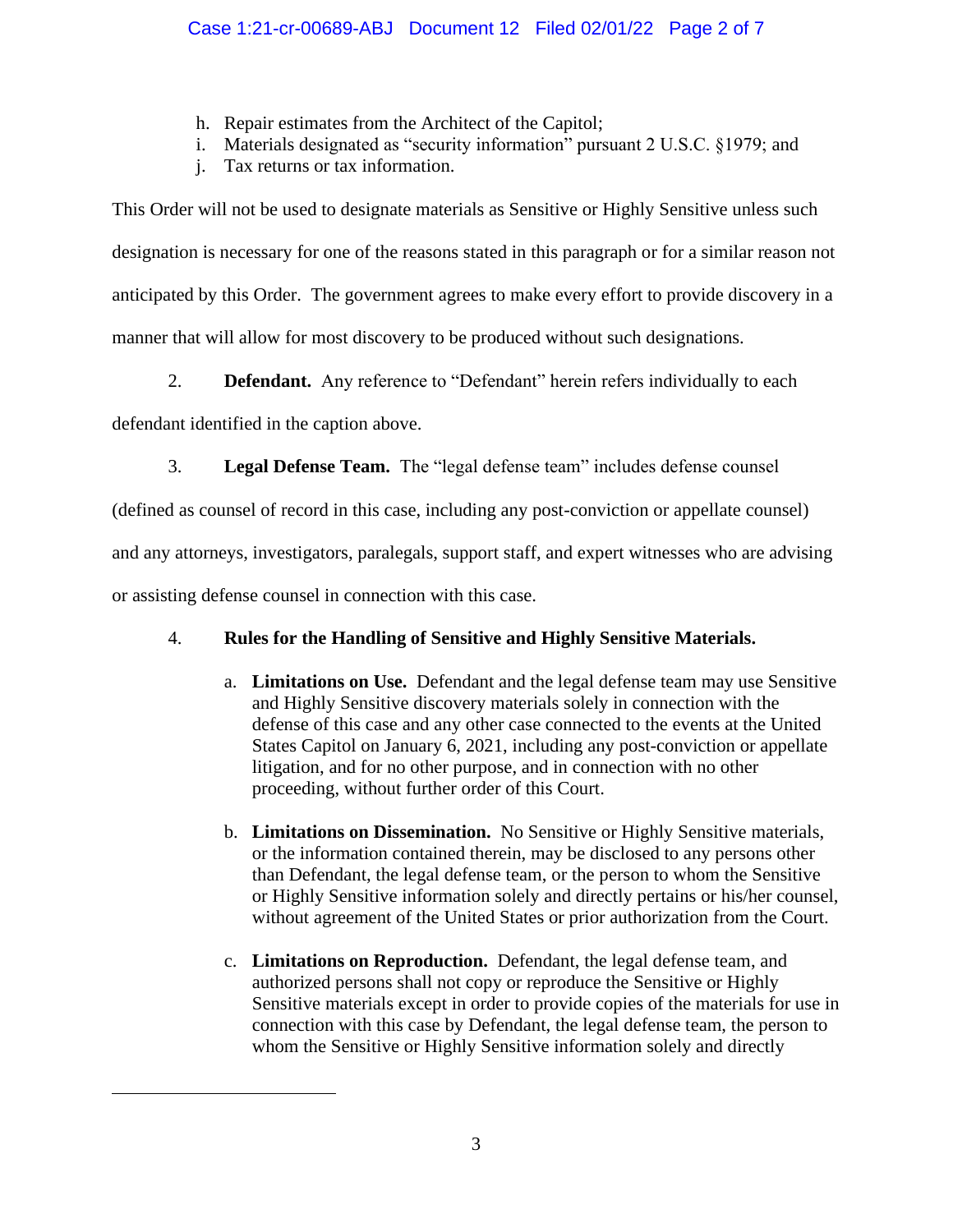pertains or his/her counsel, and other persons to whom the Court may authorize disclosure (collectively, "authorized persons").

If defense counsel provides Defendant access to Sensitive or Highly Sensitive materials, defense counsel must advise Defendant that Defendant may not record any personal identity information as identified in Rule 49.1 of the Federal Rules of Criminal Procedure or any telephone numbers, email addresses, driver's license numbers, and similar unique identifying information. By signing the attached affirmation, Defendant agrees not to do so.

Copies and reproductions, and any notes or records made in relation to the contents of the Sensitive and Highly Sensitive materials, are to be treated in the same manner as the original materials.

- d. **Court Filings.** Absent prior agreement by the parties or permission from the Court, no party shall disclose materials designated as Sensitive or Highly Sensitive in any public filing with the Court. Such materials shall be submitted under seal with an accompanying motion for leave to file under seal, as required by Local Rule of Criminal Procedure 49(f)(6)(i). Upon an order from the Court, the Clerk shall accept for filing under seal any filings so marked by the parties pursuant to this Order.
- e. **Court Hearings.** The restrictions in this Order shall not limit either party in the use of the materials in judicial proceedings in this case. The procedures for use of designated Sensitive and Highly Sensitive materials during any hearing or the trial of this matter shall be determined by the parties and the Court in advance of the hearing or trial. No party shall disclose materials designated Sensitive or Highly Sensitive in open court without agreement by the parties that such materials may be disclosed in open court or prior consideration by the Court.

# 5. **Additional Rules for Handling of Sensitive Materials.** The following

additional terms apply to Sensitive materials:

a. **Storage.** Sensitive materials must be maintained in the custody and control of Defendant, the legal defense team, and authorized persons. This restriction shall not apply to the person to whom the Sensitive information solely and directly pertains or his/her attorney.

# 6. **Additional Rules for Handling of Highly Sensitive Materials.** The following

additional rules apply to Highly Sensitive materials: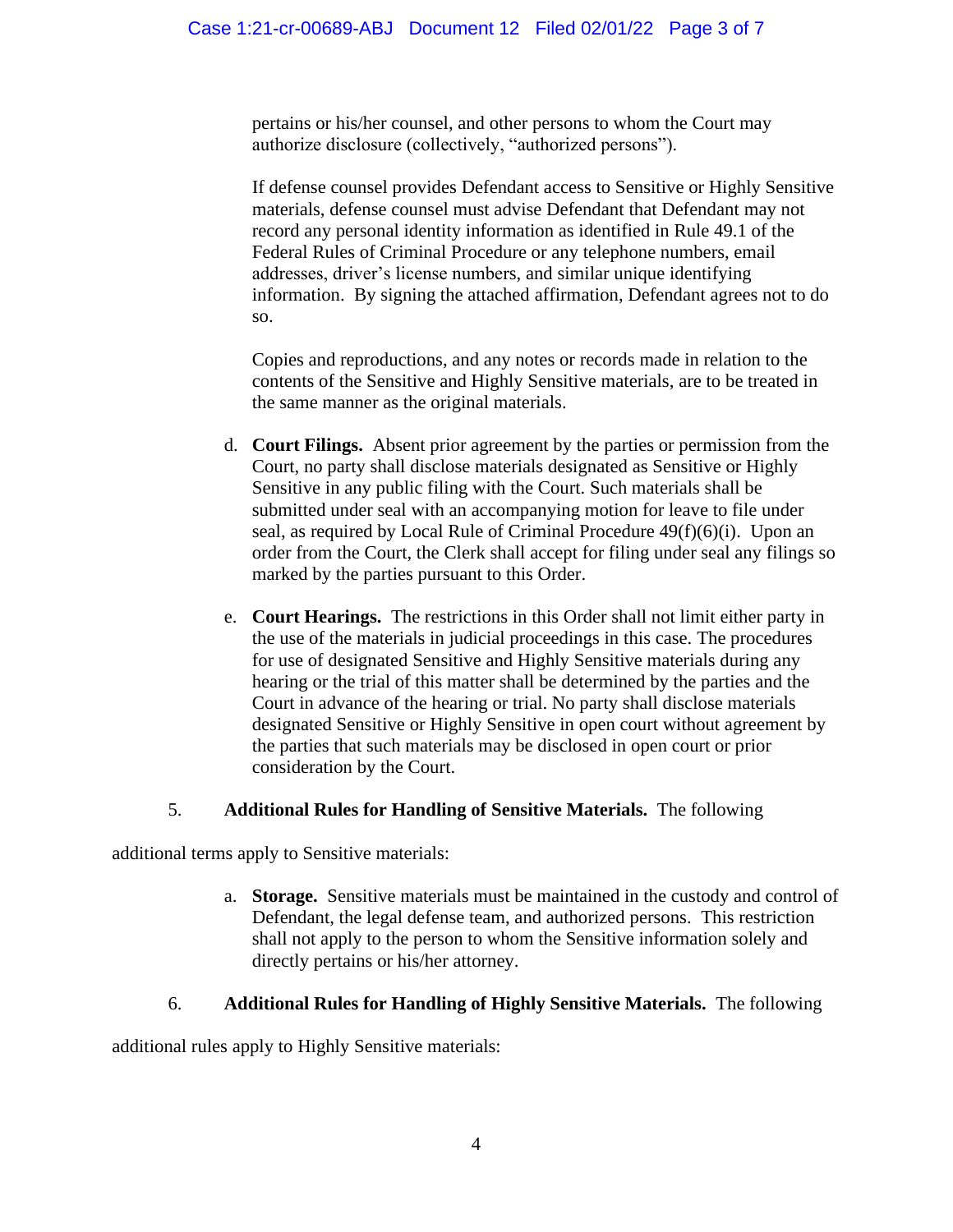- a. **Additional Limitations on Dissemination.** Defense counsel may not provide a copy of Highly Sensitive materials to Defendant or permit Defendant to view such materials unsupervised by defense counsel or an attorney, investigator, paralegal, or support staff person employed by defense counsel. The parties agree that defense counsel or an attorney, investigator, paralegal, or support staff person employed by defense counsel, may supervise Defendant by allowing access to Highly Sensitive materials through a cloudbased delivery system that permits Defendant to view the materials but does not permit Defendant the ability to download; provided that, prior to doing so, defense counsel first provides notice to the United States and allow the United States to file an objection with the Court if no agreement is reached.
- b. **Additional Limitations on Reproduction.** Counsel agrees that prior to showing materials to Defendant designated as Highly Sensitive, counsel or an attorney, investigator, paralegal, or support staff person employed by defense counsel will read Defendant the relevant parts of this Order, and remind Defendant of the consequences of violating the Order. If Defendant takes notes regarding Highly Sensitive materials, counsel or an attorney, investigator, paralegal, or support staff person employed by defense counsel must take reasonable steps to determine whether Defendant has copied any personal identity information as identified in Rule 49.1 of the Federal Rules of Criminal Procedure or any telephone numbers, email addresses, driver's license numbers, and similar unique identifying information.
- c. **Storage.** Highly Sensitive materials must be maintained in the custody and control of the legal defense team and authorized persons. This restriction shall not apply to the person to whom the Highly Sensitive information solely and directly pertains or his/her attorney.

7. **Viewing by Incarcerated Defendants.** If Defendant is in the custody of the

United States Marshals Service, defense counsel is authorized to provide a copy of discovery materials to the appropriate point of contact so that the defendant can view the discovery materials, subject to the terms of this Order.

8. **Disputes.** The parties shall make a good faith effort to resolve any dispute about a sensitivity designation before requesting the Court's intervention. The United States may agree to remove or reduce a sensitivity designation without further order of this Court. Whenever the redaction of specified information will resolve the basis for which a sensitivity designation was applied, the United States will agree to redaction, and such redaction will render the materials no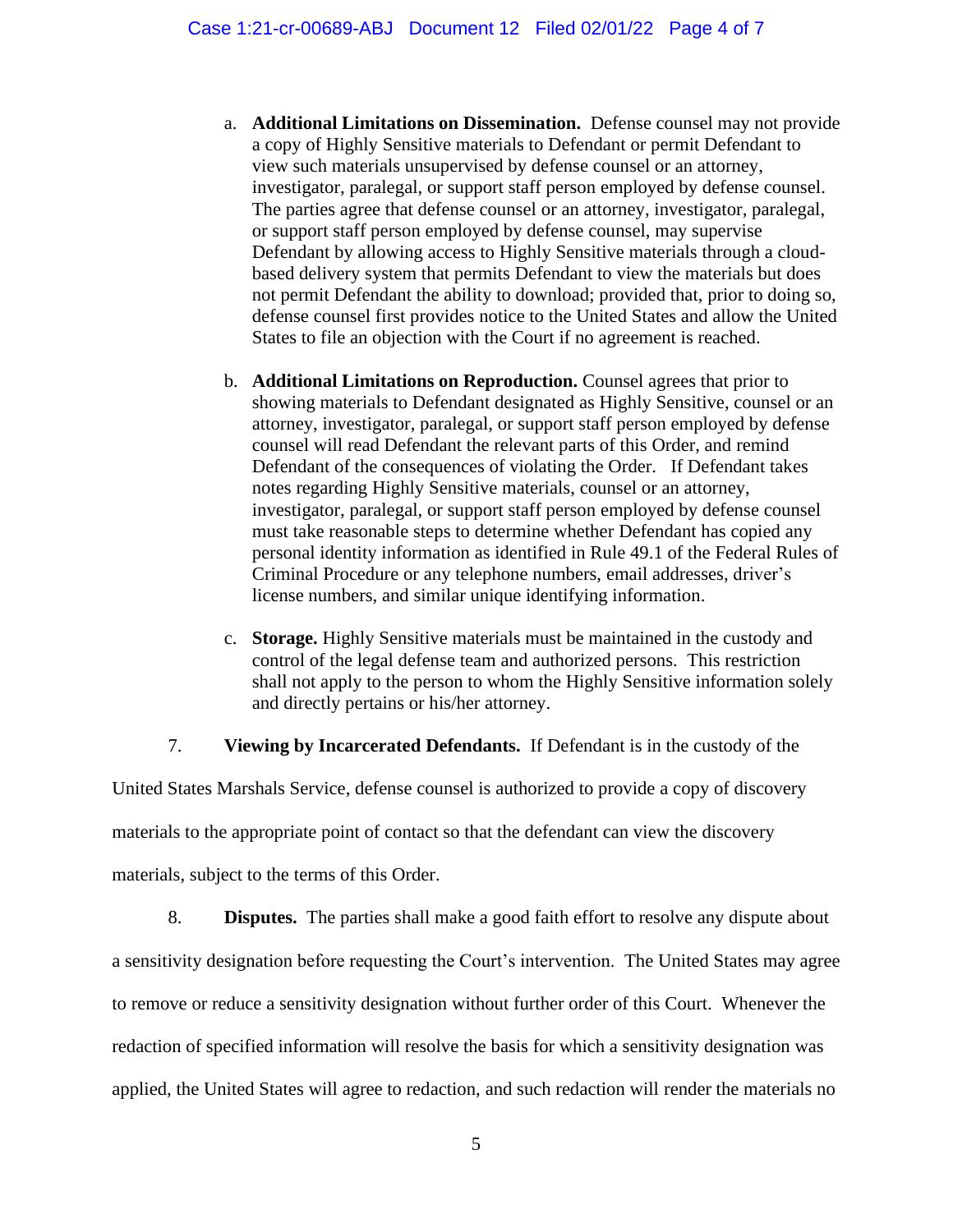#### Case 1:21-cr-00689-ABJ Document 12 Filed 02/01/22 Page 5 of 7

longer subject to this Order. Any agreement to reduce or remove a sensitivity designation or to redact specific information shall be memorialized in writing.

9. **Modification Permitted.** Nothing in this Order shall prevent any party from seeking modification of this Order nor prevent the defense from contesting a sensitivity designation. The parties agree that the burden of demonstrating the need for a protective order remains with the government at all times.

10. **Failure not Waiver.** The failure by the United States to designate any materials as Sensitive or Highly Sensitive upon disclosure shall not constitute a waiver of the United States' ability to later designate the materials as Sensitive or Highly Sensitive but the government must separately identify and memorialize the changed status of those materials in writing.

11. **Automatic Exclusions from this Order.** This Order does not apply to materials

that:

- a. Are, or later become, part of the public court record, including materials that have been received in evidence in this or other public trials or hearings;
- b. Were derived directly from Defendant or that pertain solely to Defendant. Examples of such materials include Defendant's own financial records, telephone records, digital device downloads, social media records, electronic communications, arrest records, and statements to law enforcement;<sup>2</sup> and
- c. Materials that the defense obtains by means other than discovery.

#### 12. **Government's Discovery Obligations.** Nothing in this Order modifies the

United States' obligations at any stage of discovery in this case pursuant to Federal Rules of

Criminal Procedure 16 and 26.2, Local Criminal Rule 5.1, 18 U.S.C. § 3500 (the Jencks Act),

 $2$  Discoverable materials that were derived directly from Defendant or that pertain solely to Defendant are exempt from this Order regardless of whether the United States has designated any such materials as "Sensitive" or "Highly Sensitive" because the same materials are being provided or made available to co-defendants or other persons charged in connection with the events at the United States Capitol on January 6, 2021.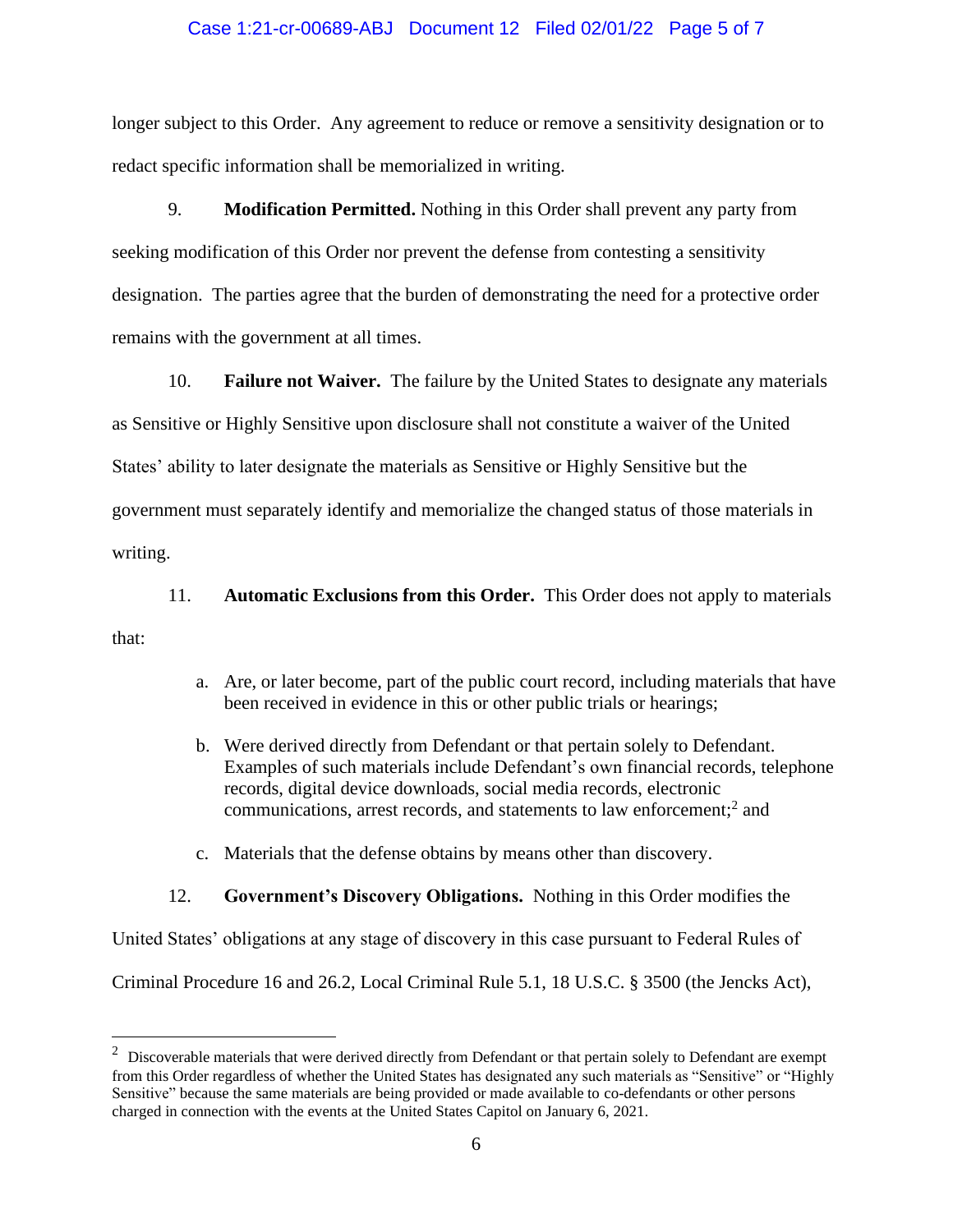#### Case 1:21-cr-00689-ABJ Document 12 Filed 02/01/22 Page 6 of 7

and the government's general obligation to produce exculpatory and impeachment information in criminal cases.

13. **Defense Counsel's Obligations.** Defense counsel must provide a copy of this Order to, and review the terms of this Order with, members of the legal defense team, Defendant, and any other person, before providing them access to Sensitive or Highly Sensitive materials. Defense counsel must obtain a fully executed copy of Attachment A before providing Defendant access to Sensitive or Highly Sensitive materials, and must file a copy with the Court within one week of execution.

14. **No Ruling on Discoverability or Admissibility**. This Order does not constitute a ruling on the question of whether any particular material is properly discoverable or admissible and does not constitute any ruling on any potential objection to the discoverability or admissibility of any material.

15. **Duration.** The terms of this Order shall remain in effect after the conclusion of this case and the parties shall be bound by it unless otherwise ordered by the Court.

#### **SO ORDERED**.

DATE: February 1, 2022

Amy B Jack

HONORABLE AMY BERMAN JACKSON United States District Judge